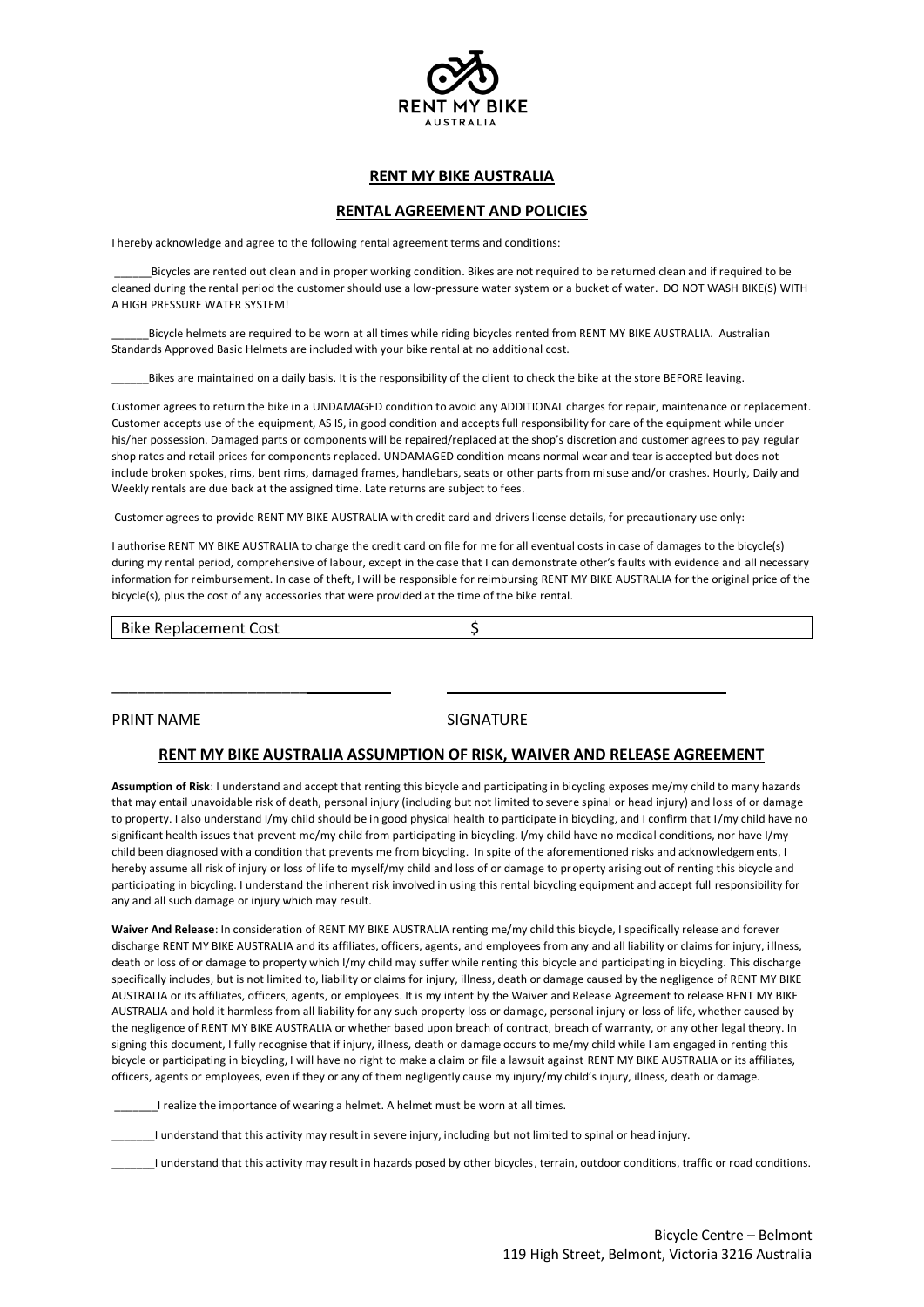\_\_\_\_\_\_\_I understand these bicycles may not have visibility enhancement equipment such as blinking lights.

\_\_\_\_\_\_\_ RENT MY BIKE AUSTRALIA and its agents staff have answered any questions I have had.

I HAVE CAREFULLY READ THIS AGREEMENT IN ITS ENTIRITY AND UNDERSTAND ITS CONTENT. I AM AWARE THIS IS AN ASSUMPTION OF RISK, WAIVER AND RELEASE OF LIABILITY AND I SIGN IT VOLUNTARILY. I ALSO UNDERSTAND THAT I SHOULD NOT AND MAY NOT PARTICIPATE IN THIS ACTIVITY IF I AM UNDER THE INFLUENCE OF ALCOHOL OR DRUGS.

| <b>DATE</b>                       |                                           |
|-----------------------------------|-------------------------------------------|
| <b>PRINT NAME</b>                 | <b>SIGNATURE</b>                          |
| <b>ADDRESS</b>                    | <b>CITY / SUBURB</b>                      |
| <b>STATE/SUBURB &amp; COUNTRY</b> | POSTAL CODE                               |
| CONTACT NO.                       | <b>EMERGENCY CONTACT NAME &amp; PHONE</b> |

Age (if under 18) Parent or Guardians Signature

\_\_\_\_\_\_\_\_\_\_\_\_\_\_\_\_\_\_\_\_\_\_\_

By signing for a minor, I am agreeing that I am their parent or legal guardian and am releasing RENT MY BIKE AUSTRALIA from any claims, lawsuits or responsibilities for that minor. Each of the undersigned has read this AGREEMENT FOR USE OF BICYCLE AND RELEASE AND WAIVER OF LIABILITY.

FURTHERMORE I AGREE TO THE TERMS OF THE RENT MY BIKE AUSTRALIA - BICYCLE RENTAL AGREEMENT ABOVE.

## OTHER CHARGES

| Bike Shop Labour Charges | \$15 per 15 minutes |
|--------------------------|---------------------|
| Late Rental Return       | \$50.00 per bike    |
|                          |                     |

NB. Other Charges current as of the 1/4/2019. GST included in all prices listed above